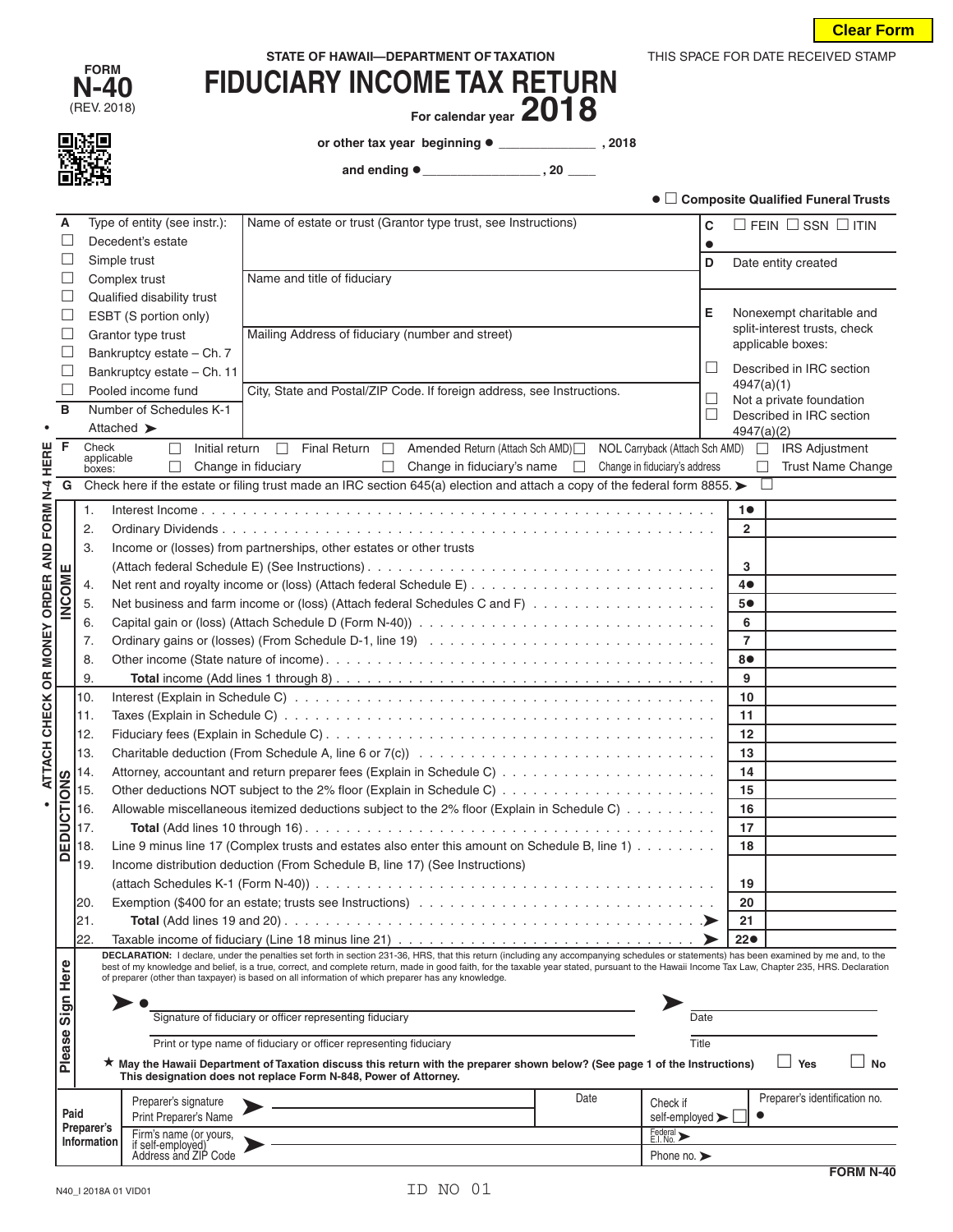

# **Schedule A — COMPUTATION OF CHARITABLE DEDUCTION (See Instructions for Schedule A)**

|    | (Submit statement giving name and address of charitable organizations)                                        |      |  |
|----|---------------------------------------------------------------------------------------------------------------|------|--|
| 1. | Amounts paid or permanently set aside for charitable purposes from current year's gross income                |      |  |
| 2. | (a) Tax exempt interest and other income nontaxable irrespective of source,                                   |      |  |
|    | $2(a)$                                                                                                        |      |  |
|    | (b) Income of a nonresident estate or trust nontaxable because it is derived                                  |      |  |
|    | from property owned outside Hawaii or other source outside Hawaii, allocable                                  |      |  |
|    | $\vert$ 2(b)                                                                                                  |      |  |
|    |                                                                                                               | 2(c) |  |
| 3. |                                                                                                               | 3    |  |
| 4. | Enter the net short-term capital gain and the net long-term capital gain of the current tax year allocable to |      |  |
|    |                                                                                                               | 4    |  |
| 5. | Amounts paid or permanently set aside for charitable purposes from gross income of a prior year               |      |  |
|    |                                                                                                               | 5    |  |
| 6. | Total (Add lines 3, 4, and 5). Enter here and on page 1, line 13, IF TOTAL OF CHARITABLE DISTRIBUTIONS        |      |  |
|    | ARE TO BE USED EXCLUSIVELY IN HAWAII. In other cases, complete line 7.                                        | 6    |  |
| 7. | (a) Portion of line 6 amount which is to be used exclusively in Hawaii $7(a)$                                 |      |  |
|    | (b) Portion of excess of line 6 amount over amount on line $7(a)$ which is within                             |      |  |
|    |                                                                                                               |      |  |
|    |                                                                                                               |      |  |

## **Schedule B — COMPUTATION OF INCOME DISTRIBUTION DEDUCTION (See Instructions for Schedule B)**

| 1.  | Enter amount from page 1, line 18, computed by using Schedule A, line 6 for                                            |                   |  |
|-----|------------------------------------------------------------------------------------------------------------------------|-------------------|--|
|     |                                                                                                                        | 1                 |  |
| 2.  | (a) Tax-exempt interest and other income nontaxable irrespective of                                                    |                   |  |
|     |                                                                                                                        |                   |  |
|     | (b) Nontaxable income of nonresident estate or trust from property owned                                               |                   |  |
|     | outside Hawaii or other source outside Hawaii (as adjusted) $\ldots \ldots \ldots$                                     |                   |  |
|     |                                                                                                                        | 2(c)              |  |
| 3.  | Net gain shown on Schedule D (Form N-40), line 19, column (a) (If net loss, enter zero)                                | 3                 |  |
| 4.  |                                                                                                                        | 4                 |  |
| 5.  |                                                                                                                        | 5                 |  |
| 6.  |                                                                                                                        | 6                 |  |
| 7.  |                                                                                                                        | 7                 |  |
| 8.  | If the amount on page 1, line 6, is a capital gain, enter here as a negative figure $\dots \dots \dots \dots \dots$    | 8                 |  |
| 9.  |                                                                                                                        | 9                 |  |
| 10. | Amount of income for the tax year determined under the governing                                                       |                   |  |
|     | instrument (accounting income) $\ldots \ldots \ldots \ldots \ldots \ldots \ldots \ldots \ldots$   10                   |                   |  |
| 11. |                                                                                                                        | 11                |  |
| 12. | Other amounts paid, credited, or otherwise required to be distributed (See Instructions)                               | $12 \overline{ }$ |  |
| 13. | Total distributions (Add lines 11 and 12). (If greater than line 10, see Instructions) $\dots \dots \dots \dots \dots$ | 13                |  |
| 14. |                                                                                                                        | 14                |  |
| 15. |                                                                                                                        | 15                |  |
| 16. |                                                                                                                        | 16                |  |
| 17. | Income distribution deduction. Enter the smaller of line 15 or line 16 here and on page 1, line 19                     | 17                |  |
|     |                                                                                                                        |                   |  |

*Schedule C is on the bottom of page 4.*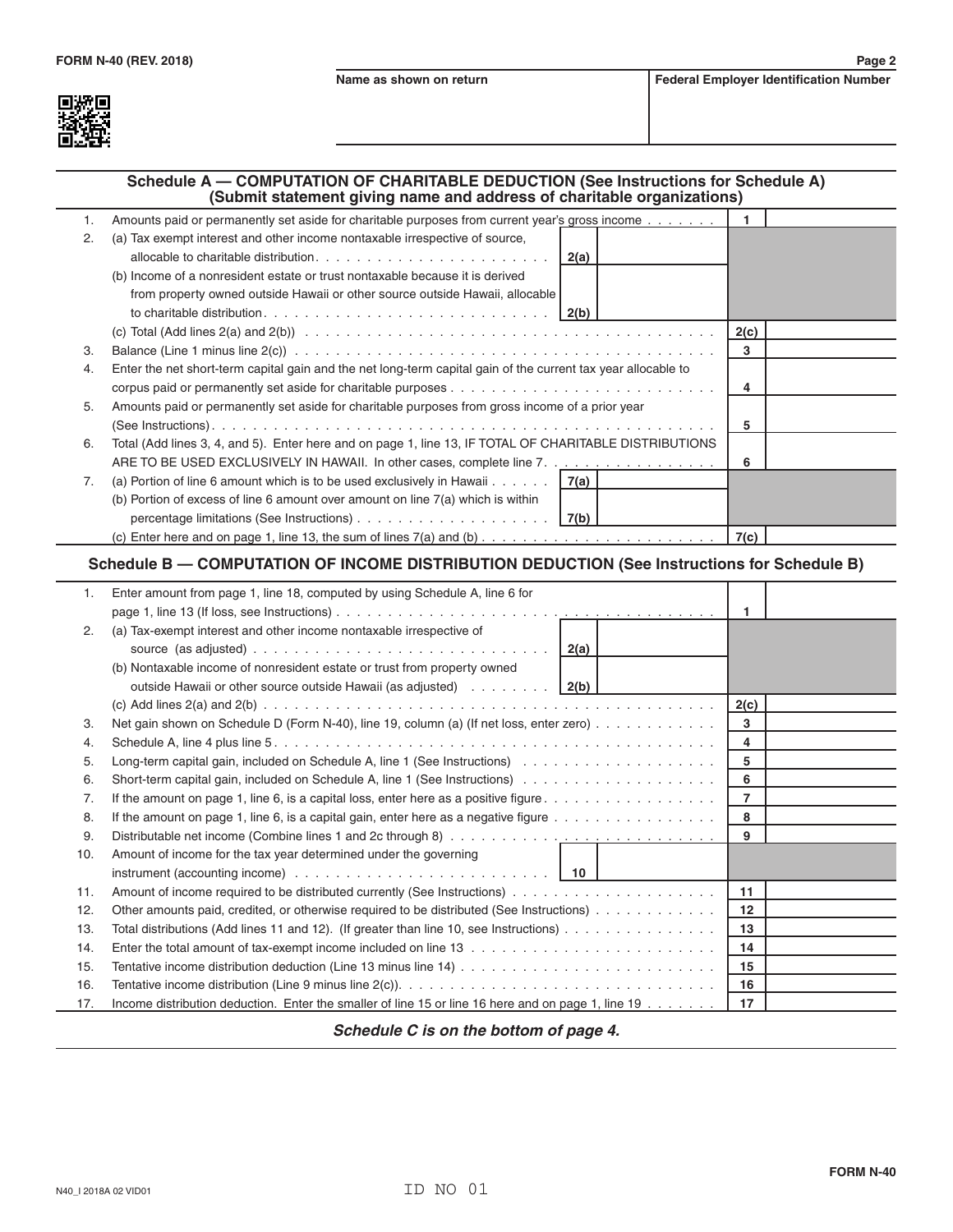爨

**Schedule E - Nonrefundable Credits (Enter fiduciary's share only.)**

| 1.             | Income tax paid to another state or foreign country by a resident estate or trust $\ldots \ldots \ldots \ldots \ldots$            | 10              |  |
|----------------|-----------------------------------------------------------------------------------------------------------------------------------|-----------------|--|
| 2.             |                                                                                                                                   | 20              |  |
| 3.             |                                                                                                                                   | 3●              |  |
| 4.             |                                                                                                                                   | 4●              |  |
| 5.             | Credit for Employment of Vocational Rehabilitation Referrals. (Attach Form N-884)                                                 | 5●              |  |
| 6.             | Carryover of the High Technology Business Investment Tax Credit. (Attach Form N-323)                                              | 6●              |  |
| 7.             | Carryover of the Individual Development Account Contribution Tax Credit. (Attach Form N-323).                                     | 7 <sup>o</sup>  |  |
| 8.             | Carryover of the Technology Infrastructure Renovation Tax Credit. (Attach Form N-323)                                             | 8●              |  |
| 9.             |                                                                                                                                   | 9●              |  |
| 10.            | Carryover of the Hotel Construction and Remodeling Tax Credit. (Attach Form N-323).                                               | $10\bullet$     |  |
| 11.            | Carryover of the Residential Construction and Remodeling Tax Credit. (Attach Form N-323)                                          | 110             |  |
| 12.            | Carryover of the Renewable Energy Technologies Income Tax Credit. (Before July 1, 2009) (Attach Form N-323).                      | 12 <sub>o</sub> |  |
|                | 13a. RETITC (Attach Form N-342) Check type of energy system: $\bullet$ Solar $\bullet$ Wind Powered                               | 13а●            |  |
|                | 13b. RETITC amount claimed on line 13a attributed to a credit carryforward from previous years                                    | 13b             |  |
| 14.            |                                                                                                                                   | $14\bullet$     |  |
| 15.            | Cesspool Upgrade, Conversion or Connection Income Tax Credit. (Attach Form N-350)                                                 | 15 <sup>o</sup> |  |
| 16.            |                                                                                                                                   | 16●             |  |
| 17             |                                                                                                                                   | 17 <sub>•</sub> |  |
| 18.            | Total nonrefundable credits. (Add lines 1 through 13a and 14 through 17) Also, enter amount on Schedule G, line 4 18 <sup>o</sup> |                 |  |
|                | Schedule F - Refundable Credits (Enter fiduciary's share only.)                                                                   |                 |  |
| 1.             |                                                                                                                                   | 10              |  |
| 2.             | Motion Picture, Digital Media and Film Production Income Tax Credit. (Attach Form N-340)                                          | 20              |  |
| З.             |                                                                                                                                   | 3●              |  |
| 4.             |                                                                                                                                   | 4●              |  |
| 5.             |                                                                                                                                   | 5●              |  |
| 6.             | Renewable Energy Technologies Income Tax Credit. (Attach Form N-342)                                                              |                 |  |
|                | (Note: The refundable credit applies only to solar energy systems and not to wind powered energy systems)                         | 60              |  |
| 7.             | Important Agricultural Land Qualified Agricultural Cost Tax Credit. (Attach Form N-344)                                           | 7●              |  |
| 8.             |                                                                                                                                   | 8●              |  |
| 9.             | Total refundable credits. (Add lines 1 through 8.) Also, enter this amount on Schedule G, line 2.                                 | 90              |  |
|                | <b>Schedule G - Tax Computation</b>                                                                                               |                 |  |
| $\mathbf{1}$ . | Tax on amount on page 1, line 22 (Use tax rate schedule or $\bullet$ $\Box$ Schedule D (Form N-40)                                | 10              |  |
|                | (● □ Includes tax from Forms N-152, N-312, N-338, N-344, N-348, N-586, and section 641(c) tax. Attach appropriate Forms)          |                 |  |
|                |                                                                                                                                   |                 |  |
| 2.             |                                                                                                                                   | 20              |  |
| З.             |                                                                                                                                   | 3●              |  |
| 4.             |                                                                                                                                   | 4●              |  |
| 5              | Difference — Line 3 minus line 4                                                                                                  | 5●              |  |
| 6.             | <b>OTHER</b><br>2018 Estimated tax payments:<br>(a)                                                                               |                 |  |
|                | 6(a)<br>N-5<br>N-288A                                                                                                             |                 |  |
|                | <b>CREDITS: (b)</b><br>Estimated tax payments allocated to beneficiaries (from N-40T)<br> 6(b)                                    |                 |  |
|                | 6(c)<br>(c)                                                                                                                       |                 |  |
|                | 6(d)<br>(d)                                                                                                                       |                 |  |
|                | 6(e)<br>(e)                                                                                                                       |                 |  |
| 7.             | $\ldots$                                                                                                                          | 7●              |  |
| 8.             | Penalty for underpayment of estimated tax. (See Instructions.) If Form N-210 is attached, check this box. $\Box \bullet$ .        | 8●              |  |
| 9.             | TAX DUE — If the total of lines 5 and 8 is larger than line 7, enter AMOUNT OWED                                                  | 9●              |  |
| 10.            | PAYMENT AMOUNT Send a check or money order payable to the "Hawaii State Tax Collector".                                           | 10●             |  |
| 11.            | OVERPAYMENT — If line 7 is larger than the total of lines 5 and 8, enter AMOUNT OVERPAID. $\dots$                                 | 11●             |  |
| 12.            |                                                                                                                                   | 12●             |  |
| 13.            |                                                                                                                                   | 13●             |  |
| 14.            | Amount paid (overpaid) on original return - AMENDED RETURN ONLY (See Instructions).                                               | 14              |  |
| 15.            |                                                                                                                                   | 15              |  |